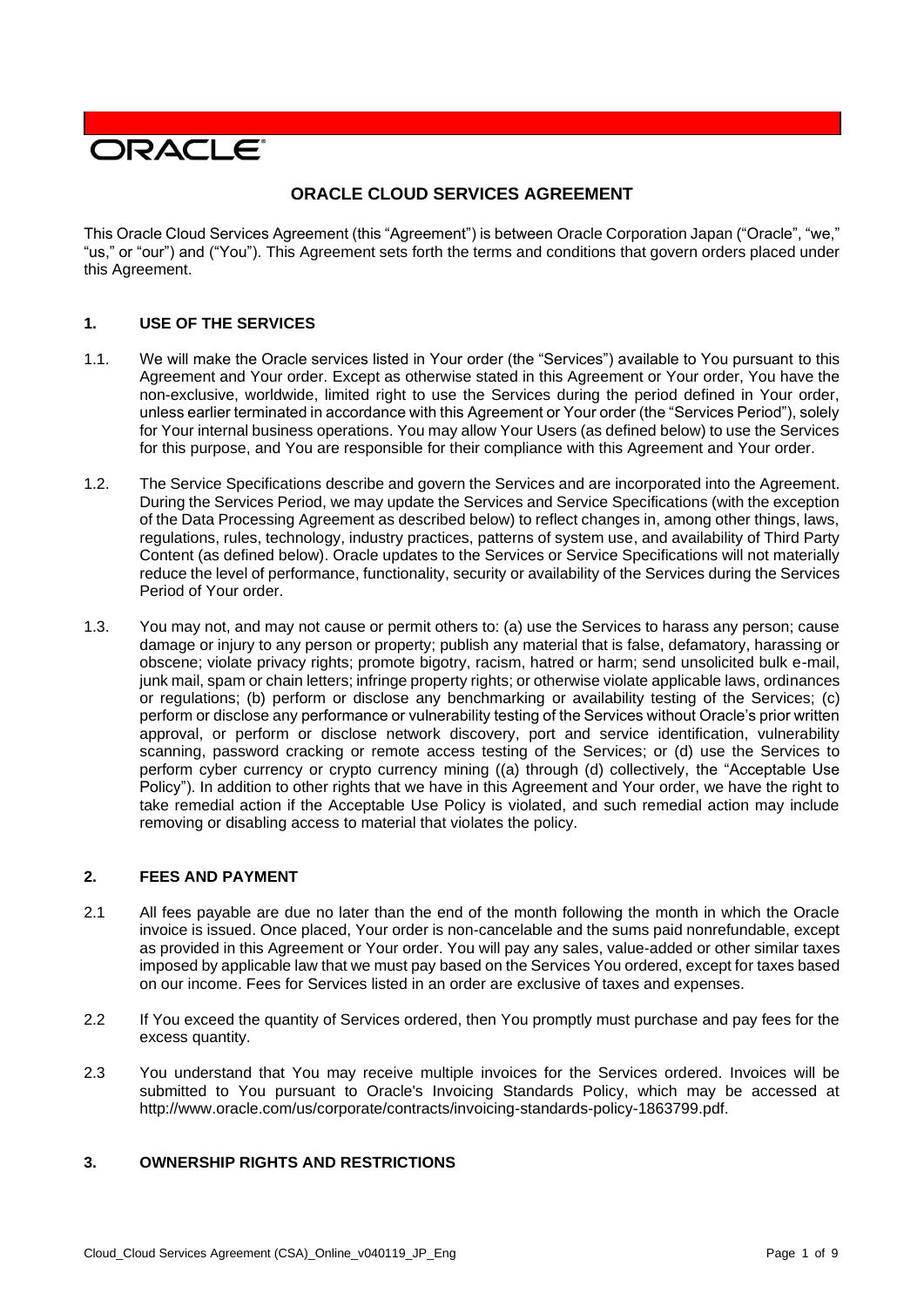- 3.1. You or Your licensors retain all ownership and intellectual property rights in and to Your Content (as defined below). We or our licensors retain all ownership and intellectual property rights in and to the Services, derivative works thereof, and anything developed or delivered by or on behalf of us under this Agreement.
- 3.2. You may have access to Third Party Content through use of the Services. Unless otherwise stated in Your order, all ownership and intellectual property rights in and to Third Party Content and the use of such content is governed by separate third party terms between You and the third party.
- 3.3. You grant us the right to host, use, process, display and transmit Your Content to provide the Services pursuant to and in accordance with this Agreement and Your order. You have sole responsibility for the accuracy, quality, integrity, legality, reliability, and appropriateness of Your Content, and for obtaining all rights related to Your Content required by Oracle to perform the Services.
- 3.4. You may not, and may not cause or permit others to: (a) modify, make derivative works of, disassemble, decompile, reverse engineer, reproduce, republish download or copy any part of the Services (including data structures or similar materials produced by programs); (b) access or use the Services to build or support, directly or indirectly, products or services competitive to Oracle; or (c) license, sell, transfer, assign, distribute, outsource, permit timesharing or service bureau use of, commercially exploit, or make available the Services to any third party except as permitted by this Agreement or Your order.

## **4. NONDISCLOSURE**

- 4.1. By virtue of this Agreement, the parties may disclose to each other information that is confidential ("Confidential Information"). Confidential Information shall be limited to the terms and pricing under this Agreement and Your order, Your Content residing in the Services, and all information clearly identified as confidential at the time of disclosure.
- 4.2. A party's Confidential Information shall not include information that: (a) is or becomes a part of the public domain through no act or omission of the other party; (b) was in the other party's lawful possession prior to the disclosure and had not been obtained by the other party either directly or indirectly from the disclosing party; (c) is lawfully disclosed to the other party by a third party without restriction on the disclosure; or (d) is independently developed by the other party.
- 4.3. Each party agrees not to disclose the other party's Confidential Information to any third party other than as set forth in the following sentence for a period of five years from the date of the disclosing party's disclosure of the Confidential Information to the receiving party; however, we will protect the confidentiality of Your Content residing in the Services for as long as such information resides in the Services. Each party may disclose Confidential Information only to those employees, agents or subcontractors who are required to protect it against unauthorized disclosure in a manner no less protective than required under this Agreement, and each party may disclose the other party's Confidential Information in any legal proceeding or to a governmental entity as required by law. We will protect the confidentiality of Your Content residing in the Services in accordance with the Oracle security practices defined as part of the Service Specifications applicable to Your order.

## **5. PROTECTION OF YOUR CONTENT**

- 5.1. In order to protect Your Content provided to Oracle as part of the provision of the Services, Oracle will comply with the applicable administrative, physical, technical and other safeguards, and other applicable aspects of system and content management. available at applicable aspects of system and content management, available at [http://www.oracle.com/us/corporate/contracts/cloud-services/index.html.](http://www.oracle.com/us/corporate/contracts/cloud-services/index.html)
- 5.2. To the extent Your Content includes Personal Data (as that term is defined in the applicable data privacy policies and the Data Processing Agreement (as that term is defined below)), Oracle will furthermore comply with the following: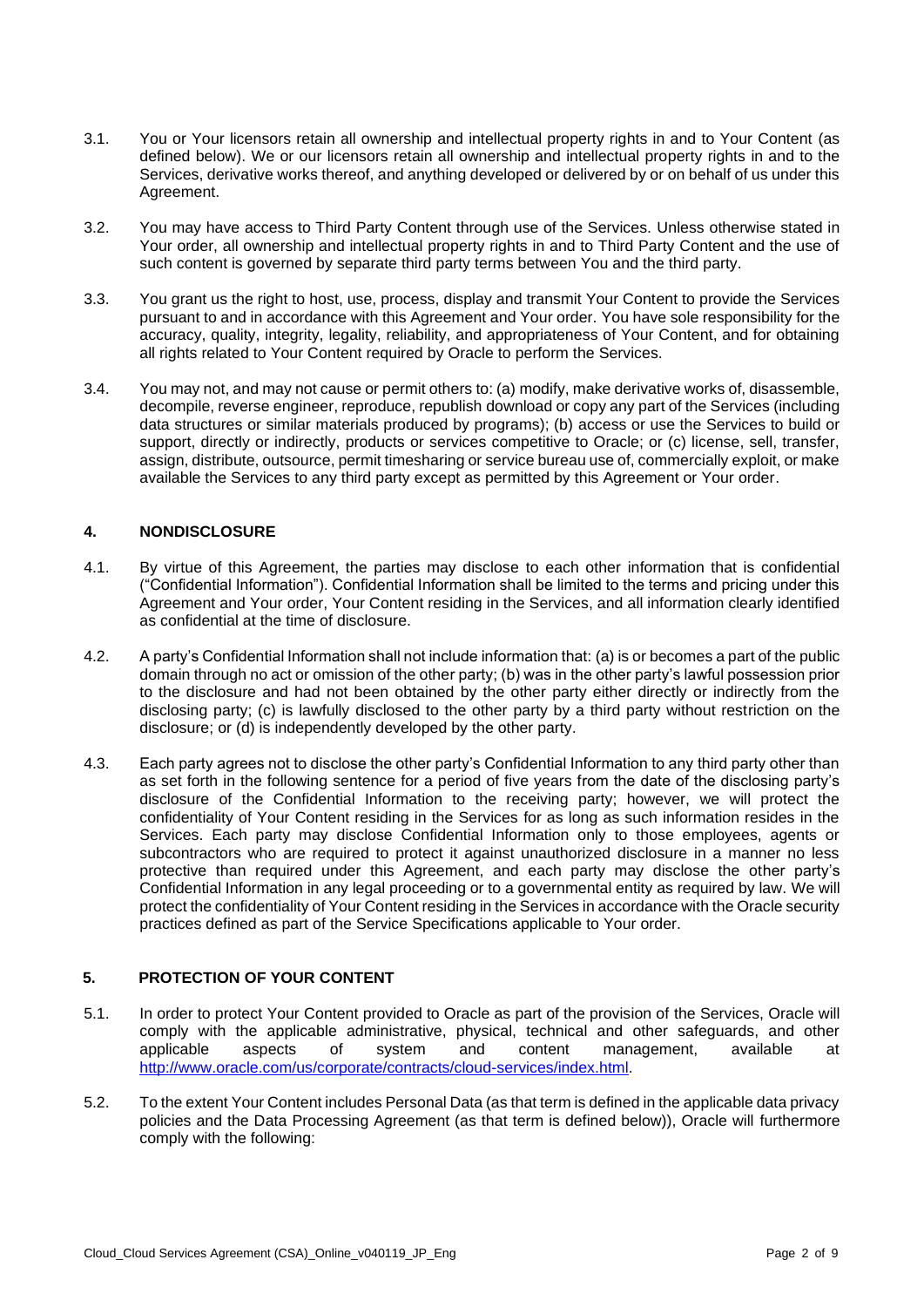- a. the relevant Oracle privacy policies applicable to the Services, available at [http://www.oracle.com/us/legal/privacy/overview/index.html;](http://www.oracle.com/us/legal/privacy/overview/index.html) and
- b. the applicable version of the Data Processing Agreement for Oracle Services (the "Data Processing Agreement"), unless stated otherwise in Your order. The version of the Data Processing Agreement applicable to Your order (a) is available at [https://www.oracle.com/corporate/contracts/cloud](https://www.oracle.com/corporate/contracts/cloud-services/contracts.html#data-processing)[services/contracts.html#data-processing](https://www.oracle.com/corporate/contracts/cloud-services/contracts.html#data-processing) and is incorporated herein by reference, and (b) will remain in force during the Services Period of Your order. In the event of any conflict between the terms of the Data Processing Agreement and the terms of the Service Specifications (including any applicable Oracle privacy policies), the terms of the Data Processing Agreement shall take precedence.
- 5.3. Without prejudice to Sections 5.1 and 5.2 above, You are responsible for (a) any required notices, consents and/or authorizations related to Your provision of, and our processing of, Your Content (including any Personal Data) as part of the Services, (b) any security vulnerabilities, and the consequences of such vulnerabilities, arising from Your Content, including any viruses, Trojan horses, worms or other harmful programming routines contained in Your Content, and (c) any use by You or Your Users of the Services in a manner that is inconsistent with the terms of this Agreement. To the extent You disclose or transmit Your Content to a third party, we are no longer responsible for the security, integrity or confidentiality of such content outside of Oracle's control.
- 5.4. Unless otherwise specified in Your order (including in the Service Specifications), Your Content may not include any sensitive or special data that imposes specific data security or data protection obligations on Oracle in addition to or different from those specified in the Service Specifications. If available for the Services, You may purchase additional services from us (e.g., Oracle Payment Card Industry Compliance Services) designed to address specific data security or data protection requirements applicable to such sensitive or special data You seek to include in Your Content.

#### **6. WARRANTIES, DISCLAIMERS AND EXCLUSIVE REMEDIES**

- 6.1. Each party represents that it has validly entered into this Agreement and that it has the power and authority to do so. We warrant that during the Services Period, we will perform the Services using commercially reasonable care and skill in all material respects as described in the Service Specifications. If the Services provided to You were not performed as warranted, You must promptly provide us with a written notice that describes the deficiency in the Services (including, as applicable, the service request number notifying us of the deficiency in the Services).
- 6.2. WE DO NOT WARRANT THAT THE SERVICES WILL BE PERFORMED ERROR-FREE OR UNINTERRUPTED, THAT WE WILL CORRECT ALL SERVICES ERRORS, OR THAT THE SERVICES WILL MEET YOUR REQUIREMENTS OR EXPECTATIONS. WE ARE NOT RESPONSIBLE FOR ANY ISSUES RELATED TO THE PERFORMANCE, OPERATION OR SECURITY OF THE SERVICES THAT ARISE FROM YOUR CONTENT OR THIRD PARTY CONTENT OR SERVICES PROVIDED BY THIRD PARTIES.
- 6.3. FOR ANY BREACH OF THE SERVICES WARRANTY OR ANY SERVICES NOT OPERATED IN ACCORDANCE WITH SERVICE SPECIFICATIONS, YOUR EXCLUSIVE REMEDY AND OUR ENTIRE LIABILITY SHALL BE THE CORRECTION OF THE DEFICIENT SERVICES THAT CAUSED THE BREACH, AND WE ARE NOT LIABLE FOR *SAIMU-FURIKOU SEKININ*, *TANPO-SEKININ* OR NON-CONFORMITY OF PERFORMANCE. IF WE CANNOT SUBSTANTIALLY CORRECT THE DEFICIENCY IN A COMMERCIALLY REASONABLE MANNER, YOU MAY END THE DEFICIENT SERVICES AND WE WILL REFUND TO YOU THE FEES FOR THE TERMINATED SERVICES THAT YOU PRE-PAID TO US FOR THE PERIOD FOLLOWING THE EFFECTIVE DATE OF TERMINATION.
- 6.4. TO THE EXTENT NOT PROHIBITED BY LAW, THESE WARRANTIES ARE EXCLUSIVE AND THERE ARE NO OTHER EXPRESS OR IMPLIED WARRANTIES OR CONDITIONS INCLUDING FOR SOFTWARE, HARDWARE, SYSTEMS, NETWORKS OR ENVIRONMENTS OR FOR MERCHANTABILITY, SATISFACTORY QUALITY AND FITNESS FOR A PARTICULAR PURPOSE, *SAIMU-FURIKOU SEKININ*, *TANPO-SEKININ* OR NON-CONFORMITY OF PERFORMANCE.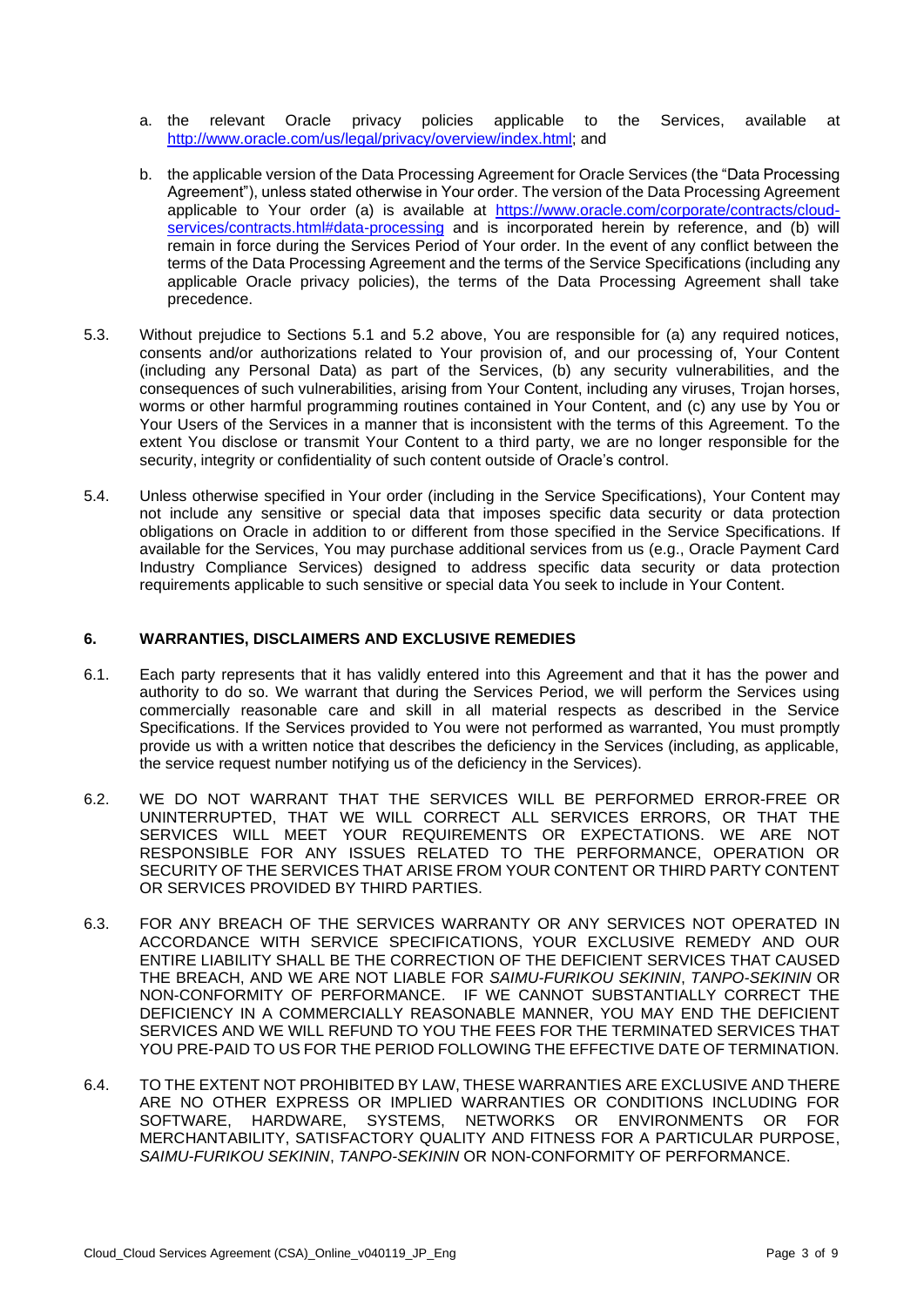## **7. LIMITATION OF LIABILITY**

- 7.1. IN NO EVENT WILL EITHER PARTY OR ITS AFFILIATES BE LIABLE FOR ANY INDIRECT, CONSEQUENTIAL, INCIDENTAL, SPECIAL, PUNITIVE, OR EXEMPLARY DAMAGES, OR ANY LOSS OF REVENUE, PROFITS (EXCLUDING FEES UNDER THIS AGREEMENT), SALES, DATA, DATA USE GOODWILL OR REPUTATION.
- 7.2. IN NO EVENT SHALL THE AGGREGATE LIABILITY OF ORACLE AND OUR AFFILIATES ARISING OUT OF OR RELATED TO THIS AGREEMENT OR YOUR ORDER, WHETHER IN CONTRACT, TORT, OR OTHERWISE, EXCEED THE TOTAL AMOUNTS ACTUALLY PAID UNDER YOUR ORDER FOR THE SERVICES GIVING RISE TO THE LIABILITY DURING THE TWELVE (12) MONTHS IMMEDIATELY PRECEDING THE EVENT GIVING RISE TO SUCH LIABILITY.

#### **8. INDEMNIFICATION**

- 8.1. If a third party makes a claim against either You or Oracle ("Recipient" which may refer to You or us depending upon which party received the Material), that any information, design, specification, instruction, software, service, data, hardware, or material (collectively, "Material") furnished by either You or us ("Provider" which may refer to You or us depending on which party provided the Material) and used by the Recipient infringes the third party's intellectual property rights, the Provider, at the Provider's sole cost and expense, will defend the Recipient against the claim and indemnify the Recipient from the damages, liabilities, costs and expenses awarded by the court to the third party claiming infringement or the settlement agreed to by the Provider, if the Recipient does the following:
	- a. notifies the Provider promptly in writing, not later than 30 days after the Recipient receives notice of the claim (or sooner if required by applicable law);
	- b. gives the Provider sole control of the defense and any settlement negotiations; and
	- c. gives the Provider the information, authority and assistance the Provider needs to defend against or settle the claim.
- 8.2. If the Provider believes or it is determined that any of the Material may have violated a third party's intellectual property rights, the Provider may choose to either modify the Material to be non-infringing (while substantially preserving its utility or functionality) or obtain a license to allow for continued use, or if these alternatives are not commercially reasonable, the Provider may end the license for, and require return of, the applicable Material and refund any unused, prepaid fees the Recipient may have paid to the other party for such Material. If such return materially affects our ability to meet obligations under the relevant order, then we may, upon 30 days prior written notice, terminate the order. If such Material is third party technology and the terms of the third party license do not allow us to terminate the license, then we may, upon 30 days prior written notice, end the Services associated with such Material and refund any unused, prepaid fees for such Services.
- 8.3. The Provider will not indemnify the Recipient if the Recipient (a) alters the Material or uses it outside the scope of use identified in the Provider's user or program documentation or Service Specifications, or (b) uses a version of the Material which has been superseded, if the infringement claim could have been avoided by using an unaltered current version of the Material which was made available to the Recipient. The Provider will not indemnify the Recipient to the extent that an infringement claim is based upon any Material not furnished by the Provider. We will not indemnify You to the extent that an infringement claim is based on Third Party Content or any Material from a third party portal or other external source that is accessible or made available to You within or by the Services (e.g., a social media post from a third party blog or forum, a third party Web page accessed via a hyperlink, marketing data from third party data providers, etc.).
- 8.4. This Section 8 provides the parties' exclusive remedy for any infringement claims or damages.

#### **9. TERM AND TERMINATION**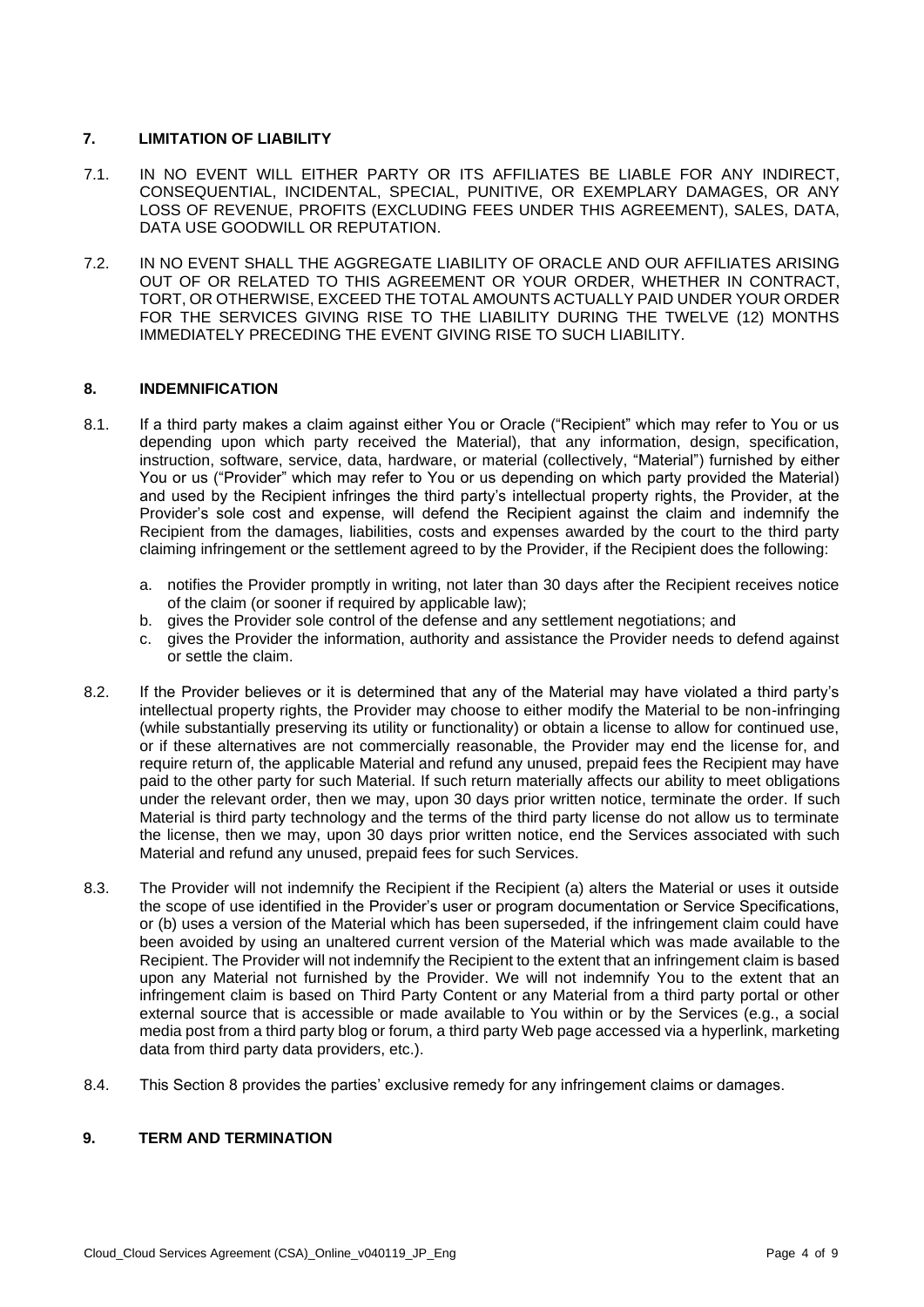- 9.1. This Agreement is valid for the order which this Agreement accompanies. You may not terminate the Agreement or Order during the Service Period unless otherwise stated.
- 9.2. Services shall be provided for the Services Period defined in Your order.
- 9.3. We may suspend Your or Your Users' access to, or use of, the Services if we believe that (a) there is a significant threat to the functionality, security, integrity, or availability of the Services or any content, data, or applications in the Services; (b) You or Your Users are accessing or using the Services to commit an illegal act; or (c) there is a violation of the Acceptable Use Policy. When reasonably practicable and lawfully permitted, we will provide You with advance notice of any such suspension. We will use reasonable efforts to re-establish the Services promptly after we determine that the issue causing the suspension has been resolved. During any suspension period, we will make Your Content (as it existed on the suspension date) available to You. Any suspension under this Section shall not excuse You from Your obligation to make payments under this Agreement.
- 9.4. If either of us breaches a material term of this Agreement or any order and fails to correct the breach within 30 days of written specification of the breach, then the breaching party is in default and the nonbreaching party may terminate (a) in the case of breach of any order, the order under which the breach occurred, or (b) in the case of breach of the Agreement, the Agreement and any orders that have been placed under the Agreement. If we terminate any orders as specified in the preceding sentence, You must pay within 30 days all amounts that have accrued prior to such termination, as well as all sums remaining unpaid for the Services under such order(s) plus related taxes and expenses. Except for nonpayment of fees, the nonbreaching party may agree in its sole discretion to extend the 30 day period for so long as the breaching party continues reasonable efforts to cure the breach. You agree that if You are in default under this Agreement, You may not use those Services ordered.
- 9.5. At the end of the Services Period, we will make Your Content (as it existed at the end of the Services Period) available for retrieval by You during a retrieval period set out in the Service Specifications. At the end of such retrieval period, and except as may be required by law, we will delete or otherwise render unrecoverable any of Your Content that remains in the Services. Our data deletion practices are described in more detail in the Service Specifications.
- 9.6. Provisions that survive termination or expiration of this Agreement are those relating to limitation of liability, indemnification, payment and others which by their nature are intended to survive.
- 9.7. In the event of Your default in the payment for Services, we may declare the entire principal sum then unpaid immediately due and payable.

## **10. THIRD-PARTY CONTENT, SERVICES AND WEBSITES**

10.1 The Services may enable You to link to, transfer Your Content or Third Party Content to, or otherwise access, third parties' websites, platforms, content, products, services, and information ("Third Party Services"). Oracle does not control and is not responsible for Third Party Services. You are solely responsible for complying with the terms of access and use of Third Party Services, and if Oracle accesses or uses any Third Party Services on Your behalf to facilitate performance of the Services, You are solely responsible for ensuring that such access and use, including through passwords, credentials or tokens issued or otherwise made available to You,is authorized by the terms of access and use for such services.

If You transfer or cause the transfer of Your Content or Third Party Content from the Services to a Third Party Service or other location, that transfer constitutes a distribution by You and not by Oracle.

10.2 Any Third Party Content we make accessible is provided on an "as-is" and "as available" basis without any warranty of any kind. You acknowledge and agree that we are not responsible for, and have no obligation to control, monitor, or correct, Third Party Content. We disclaim all liabilities arising from or related to Third Party Content.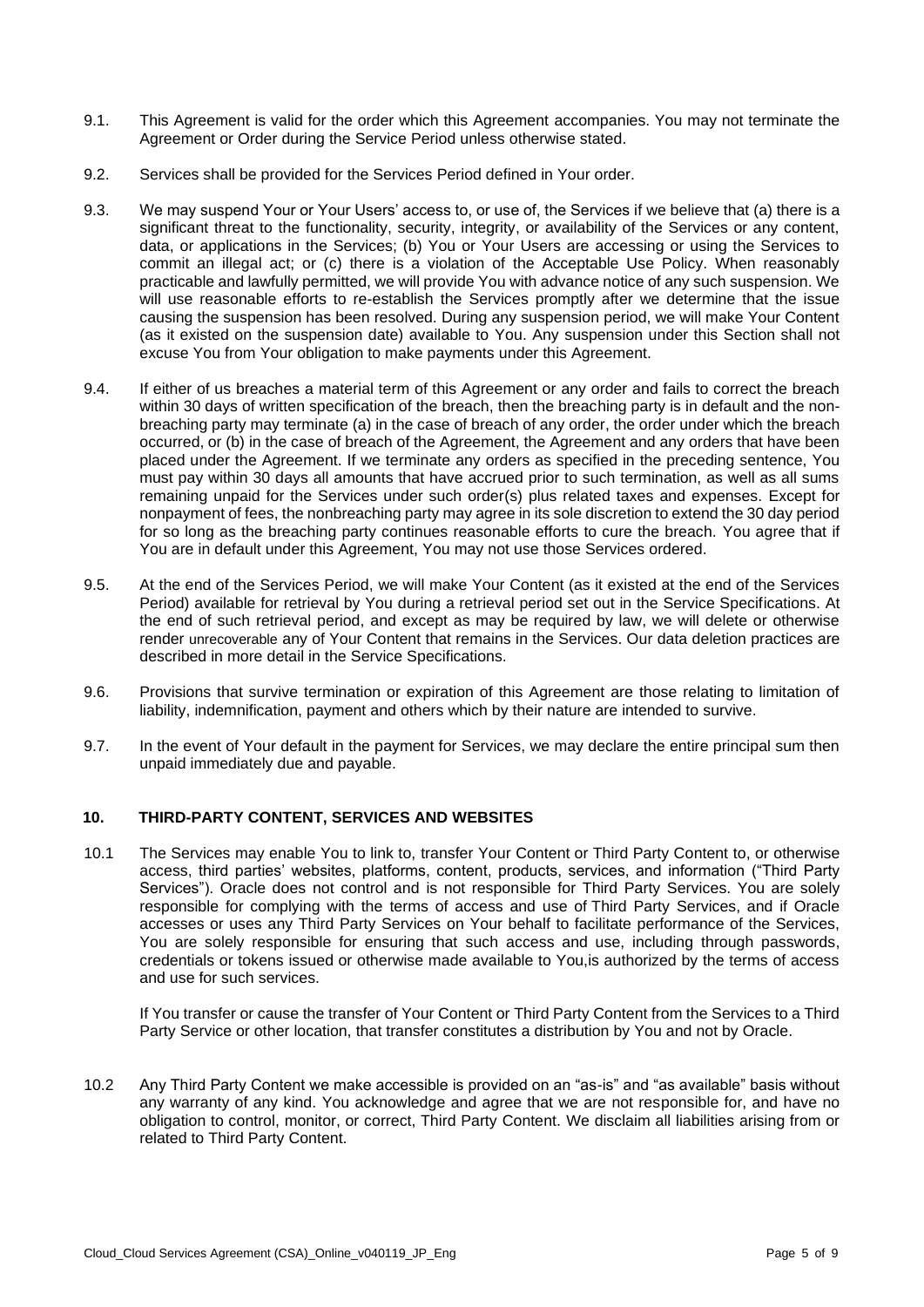10.3 You acknowledge that: (i) the nature, type, quality and availability of Third Party Content may change at any time during the Services Period, and (ii) features of the Services that interoperate with Third Party Services such as Facebook™, YouTube™ and Twitter™, etc. , depend on the continuing availability of such third parties' respective application programming interfaces (APIs). We may need to update, change or modify the Services under this Agreement as a result of a change in, or unavailability of, such Third Party Content, Third Party Services or APIs. If any third party ceases to make its Third Party Content or APIs available on reasonable terms for the Services, as determined by us in our sole discretion, we may cease providing access to the affected Third Party Content or Third Party Services without any liability to You. Any changes to Third Party Content, Third Party Services or APIs, including their unavailability, during the Services Period does not affect Your obligations under this Agreement or the applicable order, and You will not be entitled to any refund, credit or other compensation due to any such changes.

#### **11. SERVICE MONITORING, ANALYSES AND ORACLE SOFTWARE**

- 11.1. We continuously monitor the Services to facilitate Oracle's operation of the Services; to help resolve Your service requests; to detect and address threats to the functionality, security, integrity, and availability of the Services as well as any content, data, or applications in the Services; and to detect and address illegal acts or violations of the Acceptable Use Policy. Oracle monitoring tools do not collect or store any of Your Content residing in the Services, except as needed for such purposes. Oracle does not monitor, and does not address issues with, non-Oracle software provided by You or any of Your Users that is stored in, or run on or through, the Services. Information collected by Oracle monitoring tools (excluding Your Content) may also be used to assist in managing Oracle's product and service portfolio, to help Oracle address deficiencies in its product and service offerings, and for license management purposes.
- 11.2. We may (i) compile statistical and other information related to the performance, operation and use of the Services, and (ii) use data from the Services in aggregated form for security and operations management, to create statistical analyses, and for research and development purposes (clauses i and ii are collectively referred to as "Service Analyses"). We may make Service Analyses publicly available; however, Service Analyses will not incorporate Your Content, Personal Data or Confidential Information in a form that could serve to identify You or any individual. We retain all intellectual property rights in Service Analyses.
- 11.3. We may provide You with the ability to obtain certain Oracle Software (as defined below) for use with the Services. If we provide Oracle Software to You and do not specify separate terms for such software, then such Oracle Software is provided as part of the Services and You have the non-exclusive, worldwide, limited right to use such Oracle Software, subject to the terms of this Agreement and Your order (except for separately licensed elements of the Oracle Software, which separately licensed elements are governed by the applicable separate terms), solely to facilitate Your use of the Services. You may allow Your Users to use the Oracle Software for this purpose, and You are responsible for their compliance with the license terms. Your right to use any Oracle Software will terminate upon the earlier of our notice (by web posting or otherwise) or the end of the Services associated with the Oracle Software. Notwithstanding the foregoing, if Oracle Software is licensed to You under separate terms, then Your use of such software is governed by the separate terms. Your right to use any part of the Oracle Software that is licensed under the separate terms is not restricted in any way by this Agreement.

## **12. EXPORT**

12.1. Export laws and regulations of the United States and any other relevant local export laws and regulations apply to the Services. Such export laws govern use of the Services (including technical data) and any Services deliverables provided under this Agreement, and You and we each agree to comply with all such export laws and regulations (including "deemed export" and "deemed re-export" regulations). You agree that no data, information, software programs and/or materials resulting from the Services (or direct product thereof) will be exported, directly or indirectly, in violation of these laws, or will be used for any purpose prohibited by these laws including, without limitation, nuclear, chemical, or biological weapons proliferation, or development of missile technology.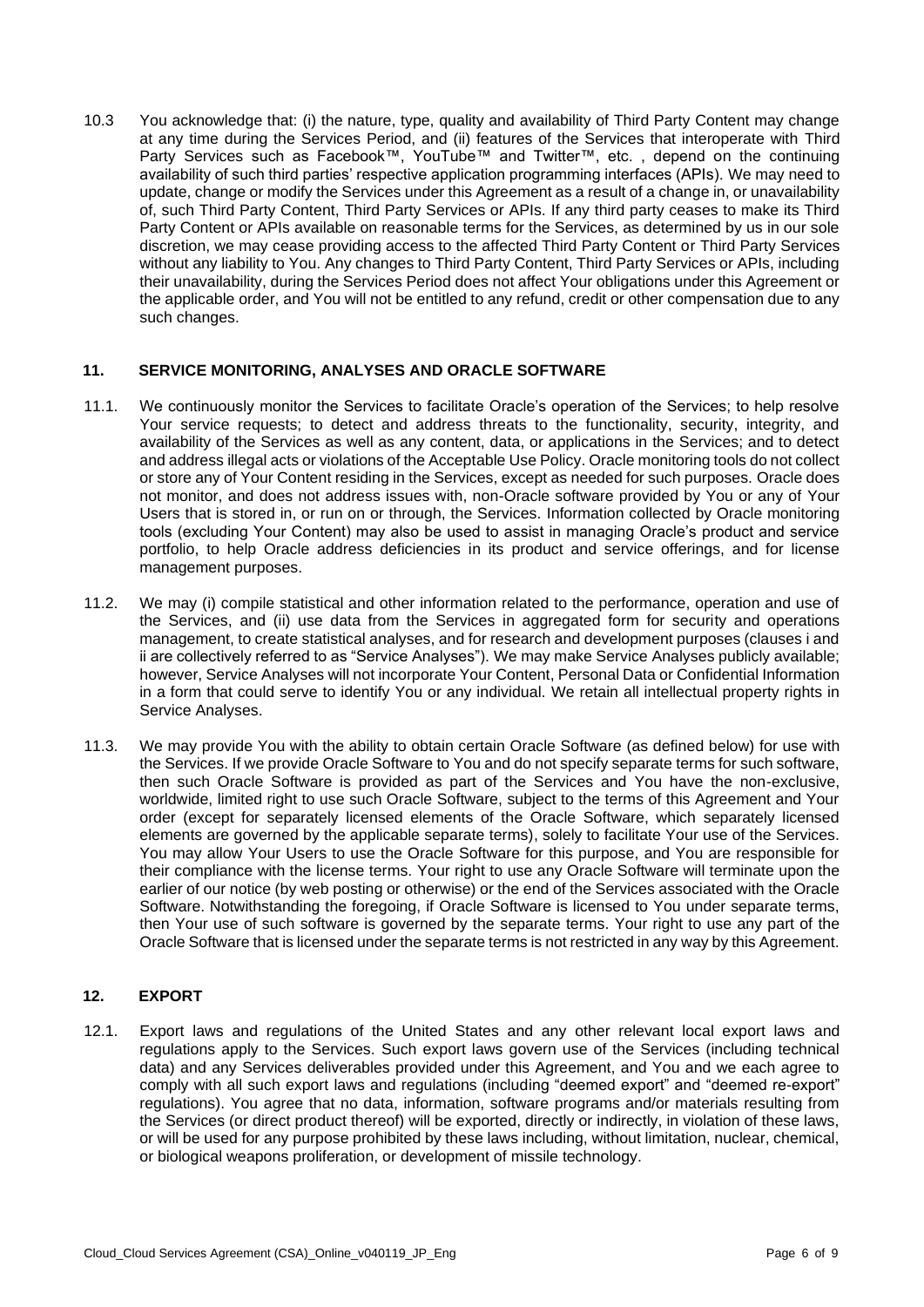12.2. You acknowledge that the Services are designed with capabilities for You and Your Users to access the Services without regard to geographic location and to transfer or otherwise move Your Content between the Services and other locations such as User workstations. You are solely responsible for the authorization and management of User accounts across geographic locations, as well as export control and geographic transfer of Your Content.

## **13. FORCE MAJEURE**

Neither You nor we shall be responsible for failure or delay of performance if caused by: an act of war, hostility, or sabotage; act of God; pandemic; electrical, internet, or telecommunication outage that is not caused by the obligated party; government restrictions (including the denial or cancelation of any export, import or other license); or other event outside the reasonable control of the obligated party. Both You and we will use reasonable efforts to mitigate the effect of a force majeure event. If such event continues for more than 30 days, either of You or we may cancel unperformed Services and affected orders upon written notice. This Section does not excuse either party's obligation to take reasonable steps to follow its normal disaster recovery procedures or Your obligation to pay for the Services.

#### **14. GOVERNING LAW AND JURISDICTION**

This Agreement is governed by the laws of Japan and each party agrees to submit to the exclusive jurisdiction of, and venue in, the Tokyo District Court in any dispute arising out of or relating to this Agreement.

#### **15. NOTICE**

- 15.1. Any notice required under this Agreement shall be provided to the other party in writing. If You have a legal dispute with us or if You wish to provide a notice under the Indemnification Section of this Agreement, or if any one of the following events occurs; (1) if You suspend payment, (2) if a third party provisionally seizes, provisionally disposes, seizes, or executes important assets or assets received from Oracle based on this agreement, or (3) if a petition for dissolution, bankruptcy, civil rehabilitation, corporate rehabilitation, or liquidation is filed, You will promptly send written notice to: Oracle Corporation Japan at 2-5-8, Kita-Aoyama, Minato-ku, Tokyo 107-0061 Japan, Attention: General Counsel, Legal Department.
- 15.2. We may give notices applicable to our Services customers by means of a general notice on the Oracle portal for the Services, and notices specific to You by electronic mail to Your e-mail address on record in our account information or by written communication sent by first class mail or pre-paid post to Your address on record in our account information.

#### **16. ASSIGNMENT**

You may not assign this Agreement or give or transfer the Services, or any interest in the Services, to another individual or entity.

#### **17. OTHER**

- 17.1. We are an independent contractor, and each party agrees that no partnership, joint venture, or agency relationship exists between the parties.
- 17.2. Our business partners and other third parties, including any third parties with which the Services have integrations or that are retained by You to provide consulting services, implementation services or applications that interact with the Services, are independent of Oracle and are not Oracle's agents. We are not liable for, bound by, or responsible for any problems with the Services or Your Content arising due to any acts of any such business partner or third party, unless the business partner or third party is providing Services as our subcontractor on an engagement ordered under this Agreement and, if so, then only to the same extent as we would be responsible for our resources under this Agreement.
- 17.3. If any term of this Agreement is found to be invalid or unenforceable, the remaining provisions will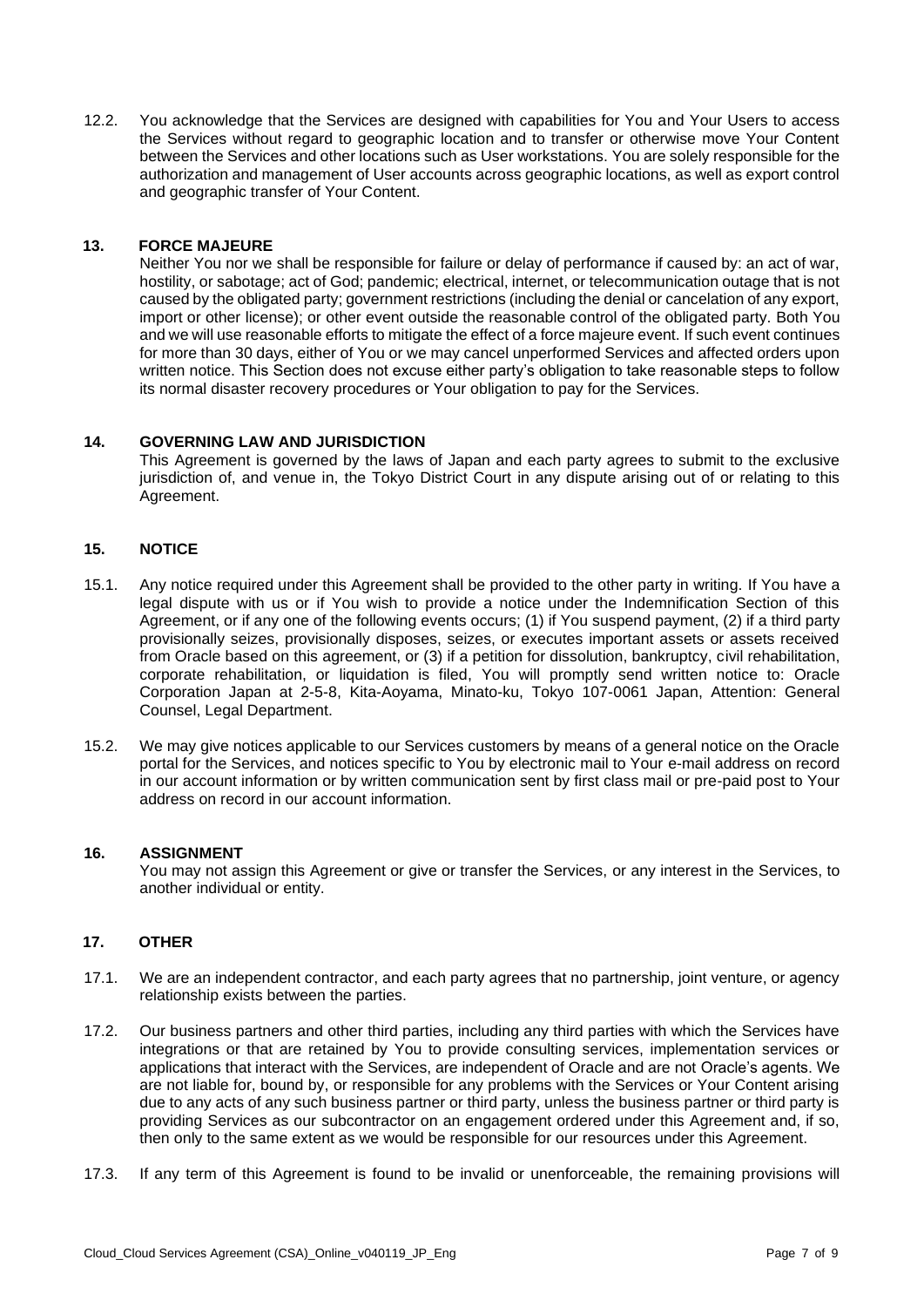remain effective and such term shall be replaced with another term consistent with the purpose and intent of this Agreement.

- 17.4. Except for actions for nonpayment or breach of Oracle's proprietary rights, no action, regardless of form, arising out of or relating to this Agreement may be brought by either party more than two years after it has become possible to exercise the right.
- 17.5. Prior to entering into an order governed by this Agreement, You are solely responsible for determining whether the Services meet Your technical, business or regulatory requirements. Oracle will cooperate with Your efforts to determine whether use of the standard Services are consistent with those requirements. Additional fees may apply to any additional work performed by Oracle or changes to the Services. You remain solely responsible for Your regulatory compliance in connection with Your use of the Services.
- 17.6. Upon forty-five (45) days written notice and no more than once every twelve (12) months, Oracle may audit Your use of the Cloud Services to ensure Your use of the Cloud Services is in compliance with the terms of the applicable order and this Agreement. Any such audit shall not unreasonably interfere with Your normal business operations.

You agree to cooperate with Oracle's audit and to provide reasonable assistance and access to information reasonably requested by Oracle.

The performance of the audit and non-public data obtained during the audit (including findings or reports that result from the audit) shall be subject to the provisions of section 4 (Nondisclosure) of this Agreement.

If the audit identifies non-compliance, You agree to remedy (which may include, without limitation, the payment of any fees for additional Cloud Services) such non-compliance within 30 days of written notification of that non-compliance. You agree that Oracle shall not be responsible for any of Your costs incurred in cooperating with the audit.

17.7. In the case the documents referred to in and incorporated into Agreement change at discretion of Oracle, Oracle shall post the changed documents on its website. The changed documents will be effective 14 days after the posted date. You may receive a notice of change of the documents listed on the website if you register the subscription at https://www.oracle.com/corporate/contracts/cloud-services/.

## **18. ENTIRE AGREEMENT**

- 18.1. You agree that this Agreement and the information which is incorporated into this Agreement by written reference (including reference to information contained in a URL or referenced policy), together with the applicable order, is the complete agreement for the Services ordered by You and supersedes all prior or contemporaneous agreements or representations, written or oral, regarding such Services.
- 18.2. It is expressly agreed that the terms of this Agreement and any Oracle order shall supersede the terms in any purchase order, procurement internet portal, or other similar non-Oracle document and no terms included in any such purchase order, portal, or other non-Oracle document shall apply to the Services ordered. In the event of any inconsistencies between the terms of an order and the Agreement, the order shall take precedence; however, unless expressly stated otherwise in an order, the terms of the Data Processing Agreement shall take precedence over any inconsistent terms in an order. This Agreement and orders hereunder may not be modified and the rights and restrictions may not be altered or waived except in a writing signed or accepted online by authorized representatives of You and of Oracle; however, Oracle may update the Service and the Service Specifications, including by posting updated documents on Oracle's websites. No third party beneficiary relationships are created by this Agreement.

## **19. AGREEMENT DEFINITIONS**